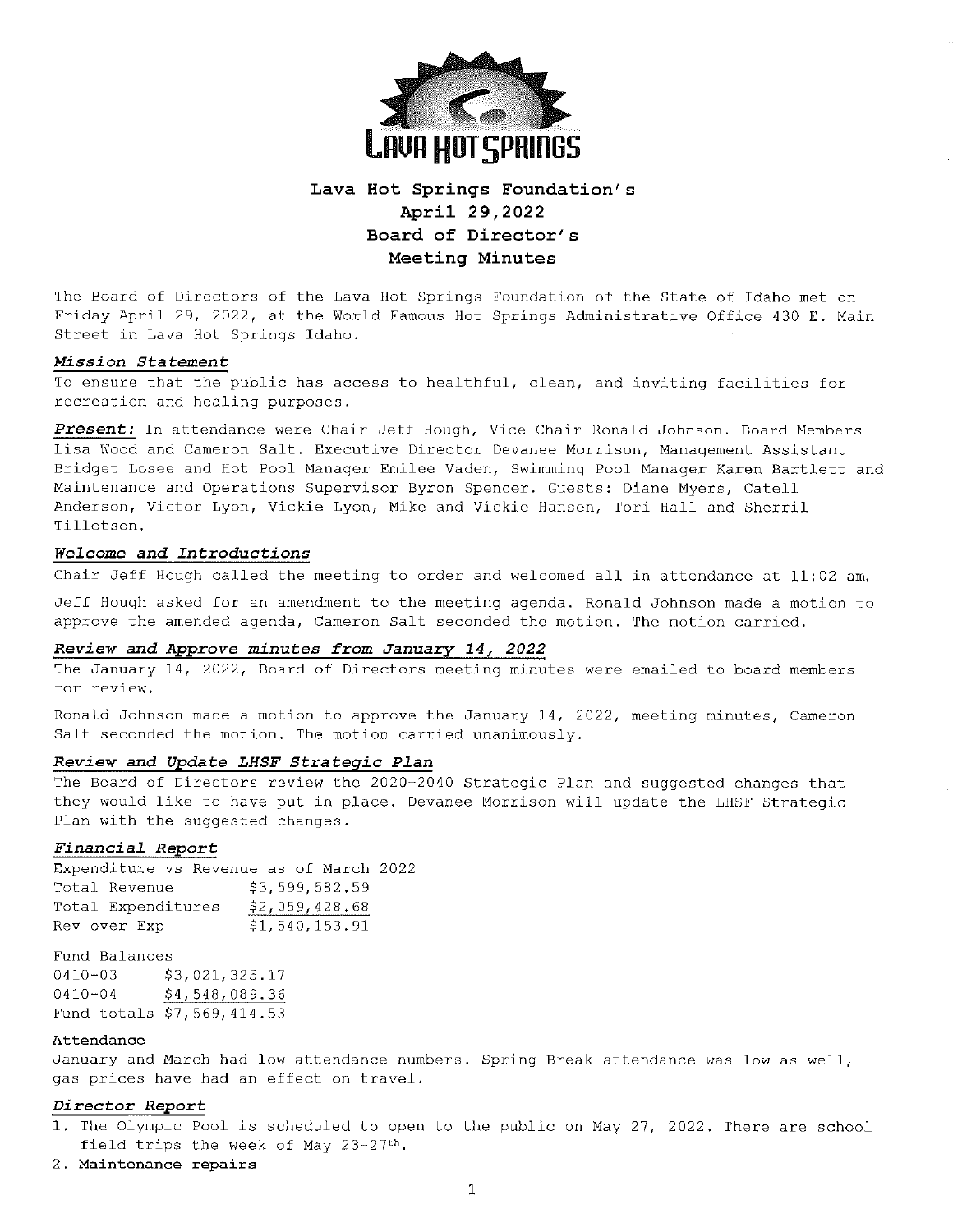- ► The Heat Exchanger in the basement of the Swimming Complex are obsolete and had begun to leak, There were concerns that we wouldn't be able to get the parts, but we were able to find parts to repair-rebuild the heat exchangers.
- ► The maintenance crew had to replumbed and repair valves in the basement. The flanges were rusted and needed to be replaced. The indoor pool had to be shut down for a week for the repairs.
- ► The outdoor pool's skimmers and piping were leaking which was causing the cement to sink.
- 3. The UV (Ultraviolet) system was damaged when the basement at the Swimming Complex was flooded in August 2021. A new UV system has been ordered. The UV system is a secondary sanitation system.
- 4. The 50yd outside swimming pool needs to be painted, just waiting for good weather.
- 5. Curly Slides-gelcoat and paint project. The project is out for bid and closes
- next week. This will be a fall project.

## 6. **Hot Springs-new rules implemented.**

- No outside food or drink at the World Famous Hot Springs. With the exception that customer can bring in a sealed water bottle. There is bottled water for sale in the gift shop.
- Swim Wear-no thongs swimsuits are allowed.

#### 7. **Olympic Swimming Complex-Shade Structures**

Customer have fought over shade structures and the space to put them. They have used stakes that have damaged underground sprinkler system lines. A canopy blew up over the fence during a windstorm last summer and was damaged. We have decided not to allow customers to bring in large shade structures. We would like to eventually construct permanent 10'x12'shade structures-pavilions to rent.

## 8, POS (point of sale) system.

- ► QR coding for diving platform waiver
- ► ticketing.
- ► Barcodes for inventory tracking,
- ► parking structure compatible.

The project has been submitted to the Idaho Division of Purchasing, The RFQ document is at procurement stage. The annual cost will be  $$10,400.00$  for maintenance, training, and to develop the program. We can do the QR code implementation. It will take 4-6 weeks for training and then go live.

- 9. **Neptune Radio-** We will be able to play music at our facilities with prerecorded safety announcements. The cost is \$3,000.00 annually for both locations. We can sell 30 second spots-ads to individual businesses. Formulate a policy as to what we will sell as far as ads. The Swimming Complex sound system has been updated.
- 10. The Building Maintenance Foreman and Custodian positions have been posted for 2 week periods at least 2-3 times on the State NEOGOV application site. We have placed the job opportunities on Facebook, flyers, and Zip Recruiter. But we have still had a hard time filling the positions. The hourly wage is a big issue when hiring new employees. The seasonal employees starting hourly pay rate is approximately \$3,00 less than some other businesses in the surrounding area. The Lava Hot Springs Foundation's salary administration policy was updated from hiring at 85% of policy to 100% of policy. All the classified and part time seasonal employees received a 3% permanent salary increase recommended by the Governor's office in March 2022,
- 11. The vents in the roof at the Olympic Swimming Complex are not working. We have a person working on the venting.

### **Byron Spencer-Maintenance and Operations Supervisor.**

There are maintenance issues that have been neglected for years. All in all, there has been so much neglect in maintenance for years. He could go on for hours to let them know the maintenance issues that he has encountered since he became the Maintenance and Operations Supervisor in August 2021.

## Such as.

► Heat Exchanger repaired and parts replaced.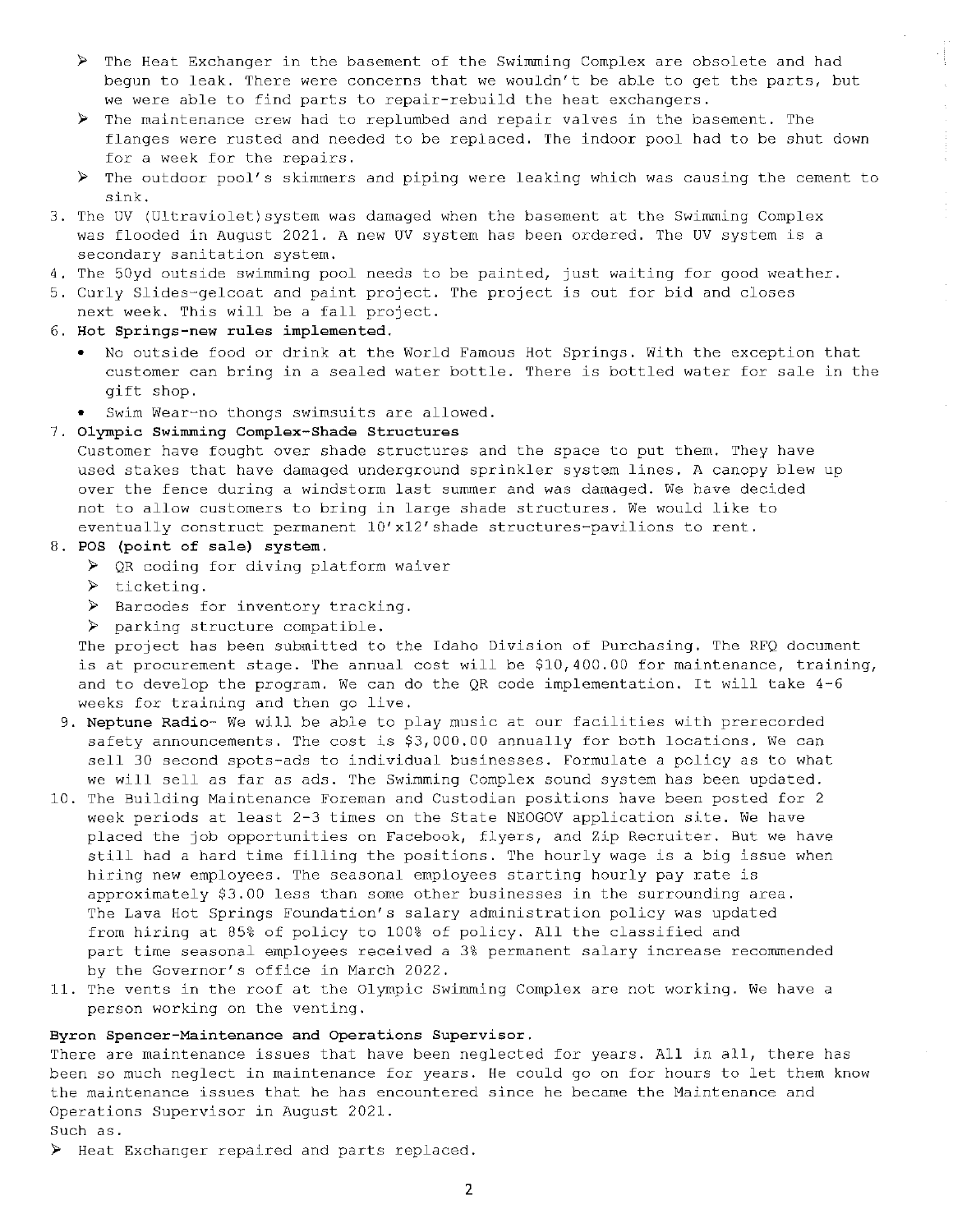- ► 12" main water line is cracked, and he had to go to SLC to get the parts.
- ► Replace all the valves for both pools. 21 valves have had to be replaced.
- ► Kidde Cove exhaust fan- he was told the fan was out of balance. The bearing was out in the fans and were totally ruined. We need to purchase a new exhaust fan, but it is on back order.
- ► Hot water lift station. There are two lines but only one has been used and we don't know if we can use the other line. This sends the hot water from the Hot Springs to the Olympic Swimming Complex. We need a backup. The valves by the SP can't be adjusted-on or off.
- ► The Olympic Swimming Complex building roof. There is condensation that is in the building every winter. There has been insulation blown into the roof but there isn't good ventilation. Membrane roof they tried to weld new membrane to the old membrane but couldn't. The leaks are coming into the light fixtures in the building. Do we replace the roof or tear down the building and rebuild?
- ► The concrete by the diving platforms and diving boards was sinking due to the skimmer baskets leaking. They have had to tear up the cement to fix the leaks and then will have to replace the concrete. Prior maintenance had just stuck a pipe inside another pipe without glue or adhesive. Byron has replaced all the pipes that were cracked and leaking.
- ► Board asked Byron to put together a maintenance plan with prioritize projects and timeline. Byron asked that when we rebuild, please put the plumbing and electricity above ground. The flood (August 8, 20021) in the basement was 4 to 4.5 foot deep.

Aquatic Program Manager mentioned that she has noticed that there was possibly black mold in the clerk's office ceiling of the Swimming Pool Building.

#### **Priority:**

The Board agreed that the Foundation needs to do due diligence and have the ceiling at the Swimming complex checked for black mold. If there is black mold in the ceiling, then contact the Insurance company to see if they will cover the cost to replace the roof.

The Board of Directors discussed replacing the Olympic Swimming Complex building or just the roof. Chair Jeff Hough mentioned to start the process for a rebuild of the Swimming Complex Building.

Break 12:08pm-12:14pm

### *PITA Lease Discussion*

Mike and Vickie Hansen lease property with the Lava Hot Springs Foundation for the PITA concession stand located at the Olympic Swimming Complex.

September 16, 2021, Board Chair Jeff Hough, Vice Chair Ron Johnson, Board Member Cameron Salt, Executive Director Devanee Morrison, Vickie and Mike Hansen, and John Bailey Attorney representing the Hansen's met for an informal conversation about concerns with the PITA concession's electrical, parking and garbage.

A letter was sent to Mike and Vickie Hansen on April 13, 2022, in reference to the PITA concession electric service.

Chair Jeff Hough stated that the Foundation will withdraw the letter sent to PITA dated April 13, 2022, that stated that effective May 15, 2022, the Foundation will no longer be providing power to their business.

Vickie Hansen hand delivered a letter and attachment from their attorney with a photocopy of the actual plan for the electrical work that was approved by the Lava Hot Springs Foundation on September 19, 2008. The plan was for the power supply in the Olympic Swimming pool basement which still exists.

Vickie Hansen mentioned that she would have to go into the Aquatic Program Managers office when the electrical breakers would trip for her concession business.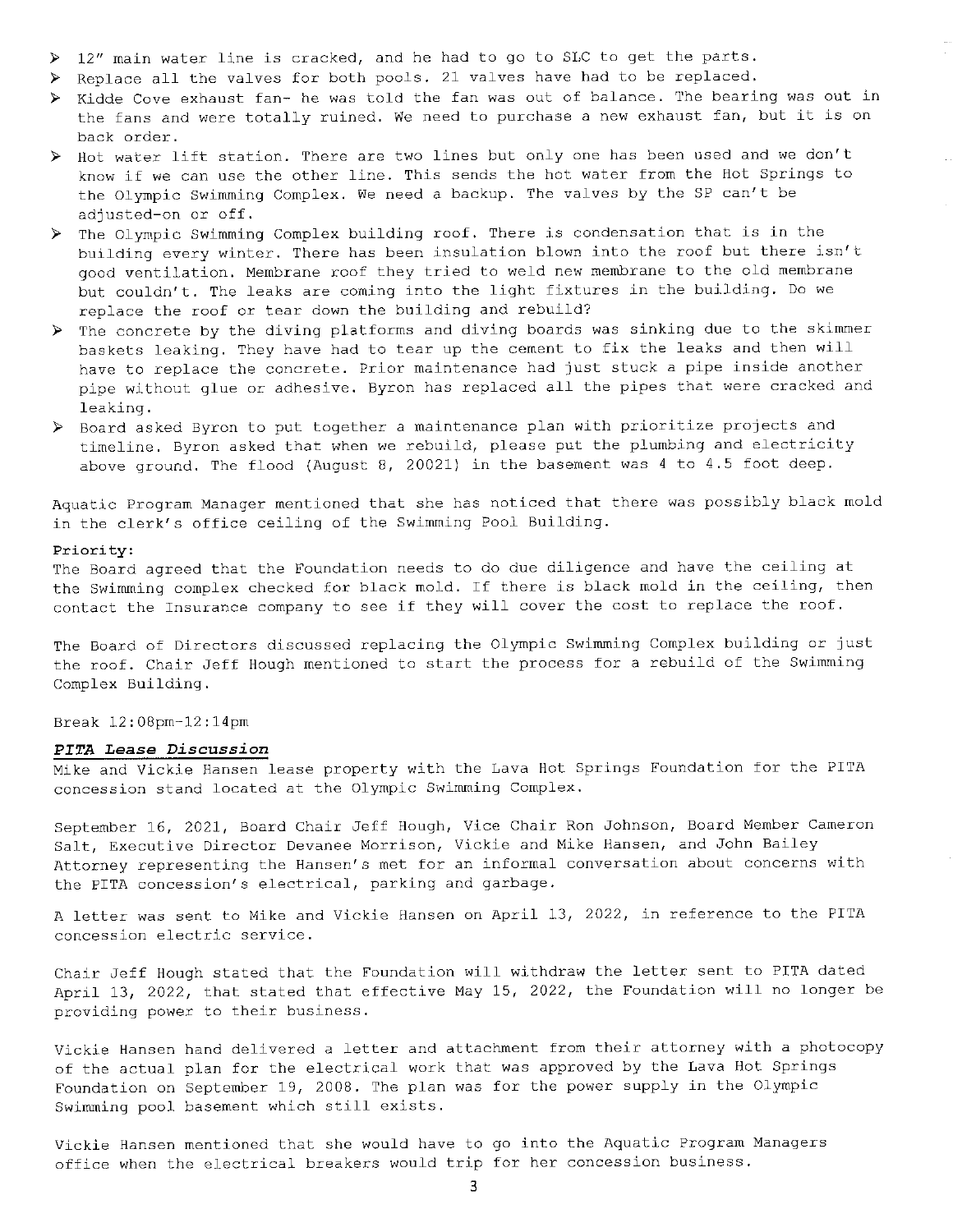In the electrical box in the Aquatic Program Managers office there are electrical breakers listed as concession and ice machine. The ice machine is for the PITA concession. Aquatic Program Manager has personnel files in her office.

Vickie Hansen mentioned that she would have to go into the Aquatic Program Managers office when the electrical breakers would trip for her concession business.

The Board of Directors would like to schedule a meeting with both parties with legal counsel present.

The Board asked Vickie Hansen how she was getting invoiced for electricity. Vickie said that Mark Lowe-Executive Director at the time would read the meter in the basement for wattage used and then invoice her. In 2018 Devanee and Vickie agreed to a flat annual fee of \$500.00 for electrical usage. The last invoice was September or October 2021.

Vickie Hansen mentioned that they hadn't had an issue until last year when there was a flood in her concession building and she submitted an insurance claim.

Mike Hansen mentioned that there is a space heater that runs during the winter months in the PITA concession that uses electricity. Mike Hansen stated that if the heater isn't running then the water would freeze in the unisex bathrooms in the Swimming Pool lobby. The outlets on the outside of the building are on their electricity.

Board Member Cameron Salt went to the Olympic Swimming Complex this morning to look at the meter and electrical situation. He said that he was educated on what the situation is with the meter.

Tori Hall (Mike and Vickie Hansen's daughter) mentioned that the concession is operating approximately 100 days straight (Memorial Day to Labor Day) and can't meet during that time.

Executive Director Devanee Morrison mentioned that when the Olympic Swimming Complex basement flooded in August 2021. There was extensive electrical, water lines, and UV system damage. An electrician was hired to fix the electrical damage. The electrician said that the concession and ice machine breakers in the Aquatic Program Managers office do not run off the PITA power meter located in the swimming pool basement. There is also a broke conduit with electrical wires that are exposed to the weather outside the swimming pool building that are going to the PITA concession.

## *Executive Session I.C. 74-206(f)*

Ronald Johnson made motion to go into Executive Session under Idaho Code 74-206 (b) "to consider the evaluation, dismissal or disciplining of, or to hear complaints or charges brought against, a public officer, employee, staff member or individual agent, or publicschool student, Cameron Salt seconded the motion.

Roll Call. Jeff Hough Aye Ronald Johnson Aye Lisa Wood Aye Cameron Salt Aye The meeting went into Executive Session.

Ronald Johnson made a motion to return to regular session, Cameron Salt seconded the motion. The meeting returned to regular session.

## *Break 12:00-1:09pm*

## **Adjourn**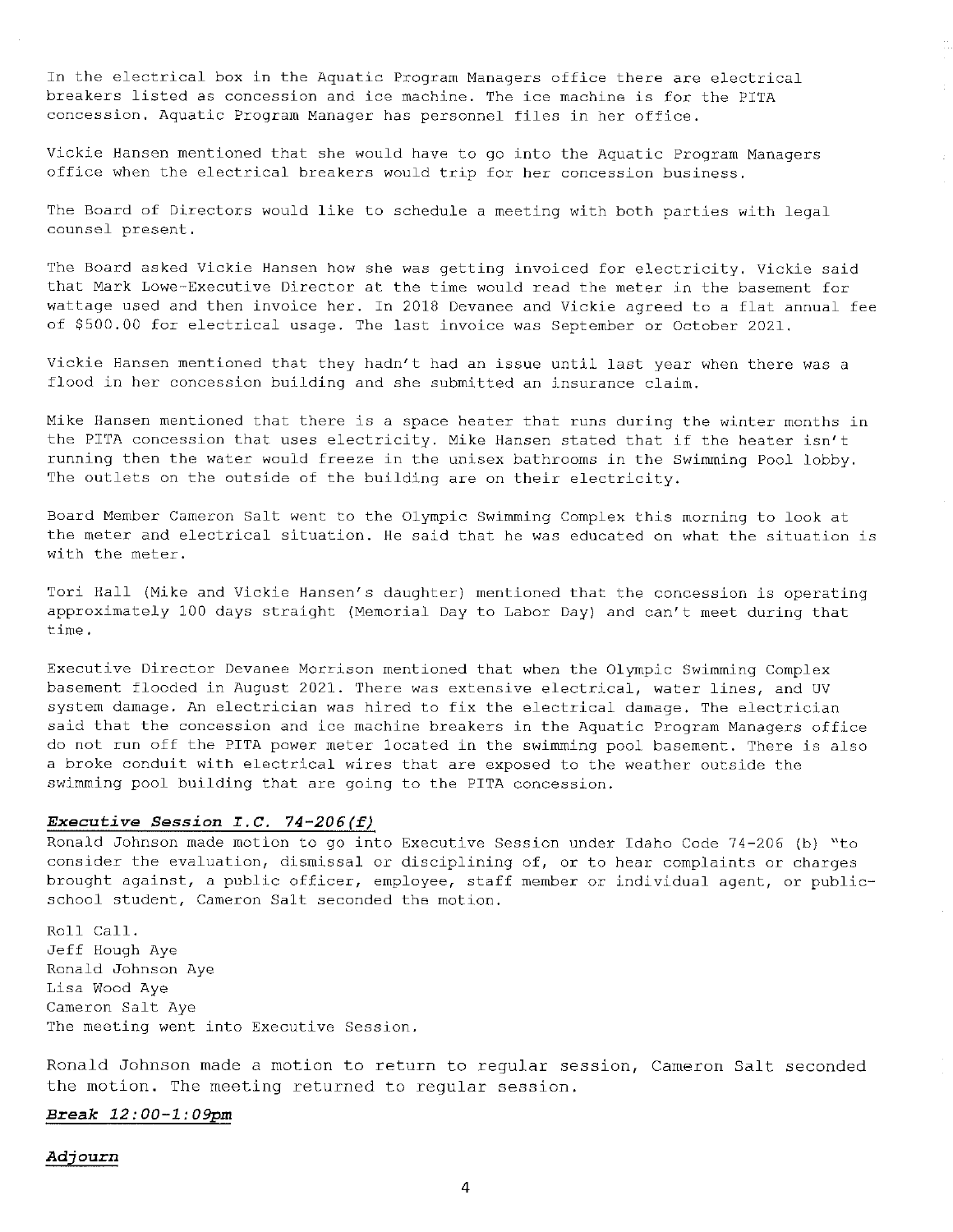The megting was adjourned at 2:39 pm.

 $Chairman$ ∤eÑ Hough

 $\bar{z}$ 

 $6^{6}$  O'  $2^{6}$ 

Minutes by: Bridget Losee-Management Assistant Lava Hot Springs Foundation

 $\frac{6}{6} - 2022$  $Vice$  Chairman Renald Johnson

 $\hat{\mathcal{A}}$